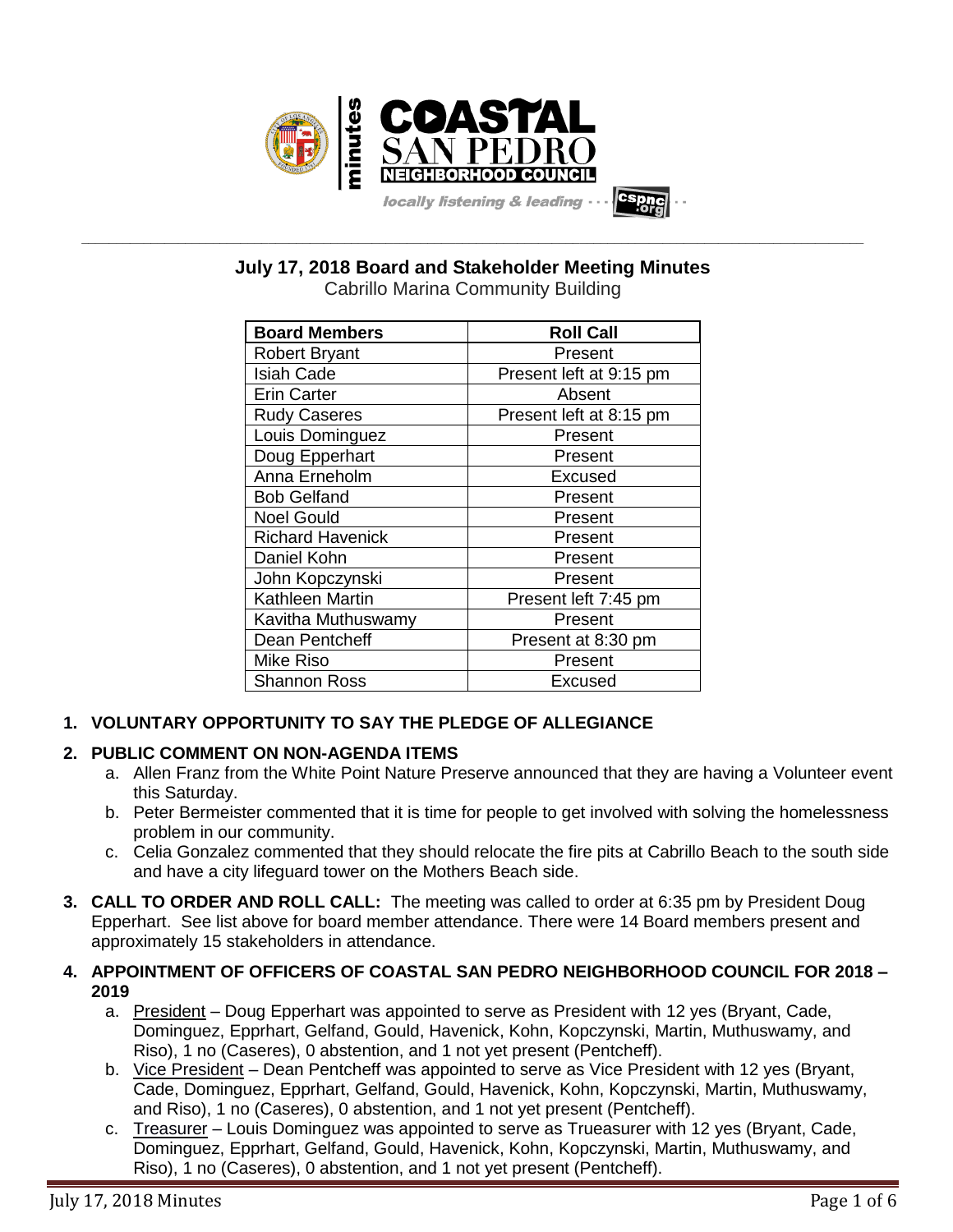d. Secretary – Shannon Ross was appointed to serve as Secretary with 11 yes (Bryant, Cade, Dominguez, Epprhart, Gelfand, Gould, Havenick, Kohn, Kopczynski, Martin, and Muthuswamy), 1 no (Caseres), 1 abstention (Riso), and 1 not yet present (Pentcheff).

## **5. BOARD MEMBER COMMENTS**

- a. John Kopczynski commented that the Point Fermin flashlight walk with Officer Winter was very successful.
- b. Robert Bryant commented that all CSPNC events, even if there is no funding involved, need to be approved by the City Clerk, by submitting an Event Form. That is so if anything goes wrong at an event the City will cover any liability.
- c. Richard Havenick when you have great ideas please bring them to the appropriate committee.
- **6. APPROVAL OF PRIOR MEETING MINUTES** The June 18, 2018 meeting minutes were not presented.

## **7. REPORTS FROM GOVERNMENT AGENCY REPRESENTATIVES**

- a. **LAPD REPORT** Senior Lead Officer Paul Winter
	- i. Officer Winter gave a brief overview of crime statistics for the area for the month of June.
	- ii. He continues to work on Sunken City and the stepped-up patrols seem to be helping reduce crime in the area.
	- iii. Officer Winter answered questions from the board and stakeholders.
	- b. **Port of Los Angeles Port Police** Aldo Morales, Maritime Community Relations Officer Not present
	- c. **Councilman Joe Buscaino** San Pedro Field Deputy Ryan Ferguson Not present
	- d. **Port of Los Angeles** Augie Bezmalinovich Not present
	- e. **Department of Neighborhood Empowerment (DONE)** Obiamaka Ude, Neighborhood Council Advocate
		- i. City Attorney's office is offering free mediation training.
	- f. **Congresswoman Nanette Barragan** Morgan Roth Field Representative Not present
	- g. **Assembly Member O'Donnell** Sarah Patterson, San Pedro Field Representative Not present
	- h. **Senator Steven Bradford** Brenda Baker, District Representative Not present
	- i. **Office of Mayor Garcetti** Manny Lopez, Harbor Area Representative Not Present
- **8. PRESENTATION BY LOS ANGELES ALLIANCE FOR A NEW ECONOMY (LAANE) ON PORT TRUCK DRIVER EMPLOYMENT ISSUES** – Amardeep Gill, Senior Community Organizer
	- a. LAANE and Our People Our Port Coalition are working together.
	- b. They want the cities of Long Beach and Los Angeles to work together to support the truck drivers.
	- c. They want neighborhood councils to endorse/support the Our People Our Port coalition.
	- d. Further consideration of the issue was referred to Port Committee.
- **9. PRESENTATION OF INFORMATION ON HOMELESSNESS INITIATIVES** Homelessness Committee Amber Sheikh-Ginsberg
	- a. Ms. Sheikh-Ginsberg presented a PowerPoint presentation with information including statics on homelessness in the City, County, and in San Pedro.
	- b. Measure H, the County initiative is for wrap around services and Proposition HHH, the City initiative is for supportive housing only, and are intended to work in concert together.
	- c. One program is Safe Park LA is to take people living in cars or RV's off the streets and provide them with a secure site to park. These sites include on site security, and usually have sanitation services, water and electricity. They can also have other needed services that come to the location.
	- d. The Mayors A Bridge Home initiative is being funded from the City budget to fund at least one Bridge House/Shelter in each Council District in the city. This program is primarily to address the current lack of shelter beds.
	- e. Ms. Sheikh-Ginsberg answered questions from the board and stakeholders.

#### **10. MOTION TO ALLOCATE FUNDS TO SUPPORT A HOMELESSNESS DISCUSSION EVENT**

The Coastal San Pedro Neighborhood Council shall **co-**sponsor an event **with the City of Los Angeles** to provide an opportunity to discuss issues and initiatives regarding homelessness, to be held before 31 August**.**, and shall allocate funds not to exceed \$750 to support the event.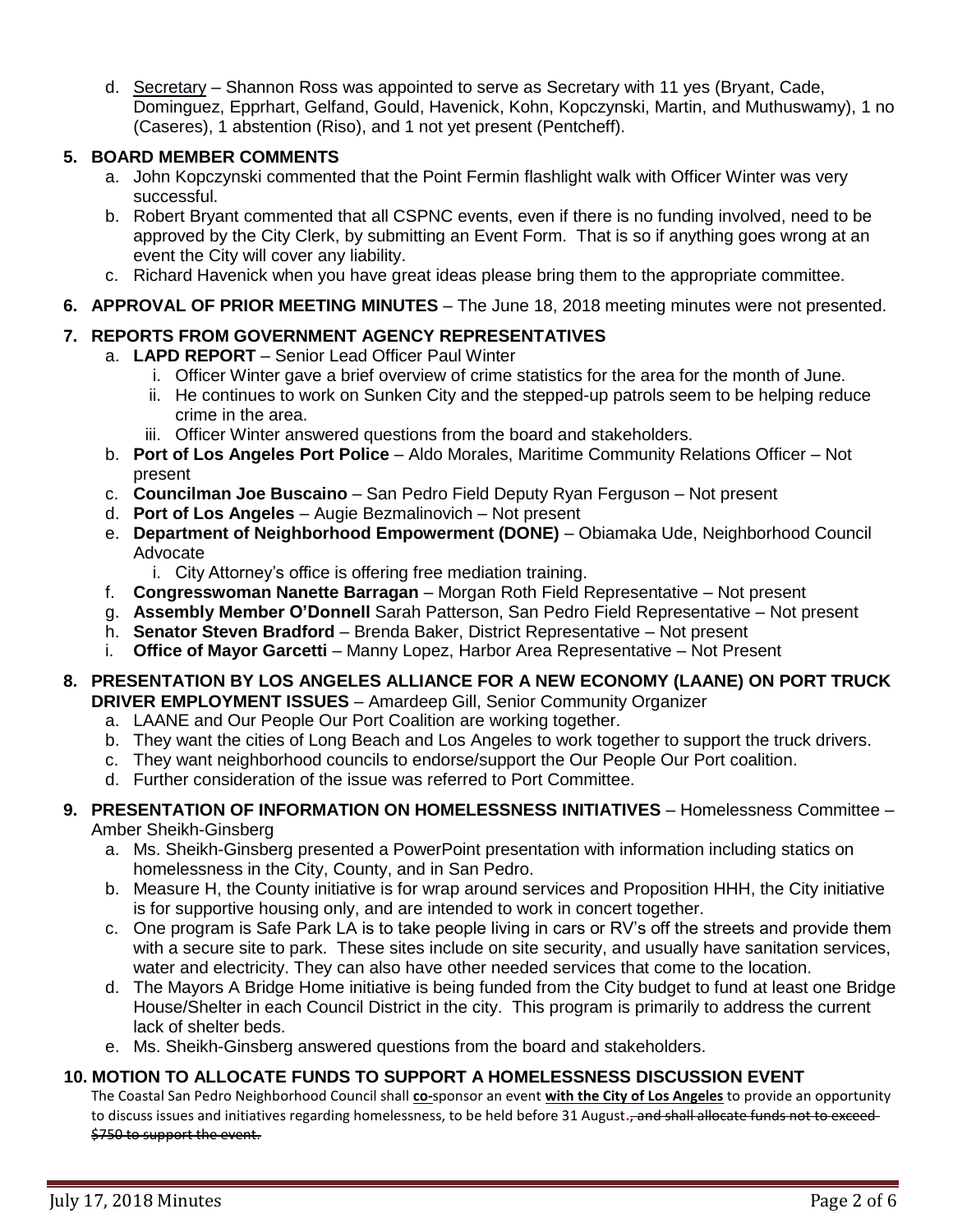**Motion** by **Daniel Kohn** to amend the motion as **noted** above, second by **Isiah Cade** and passed with 11 yes (Bryant, Cade, Caseres, Dominguez, Gelfand, Gould, Havenick, Kohn, Kopczynski, Muthuswamy, and Riso), 0 no, 1 abstention (Epprhart), 1 not yet present (Pentcheff) and 1 left meeting early (Martin).

**Motion** by **Daniel Kohn** to approve the motion as amended, second by **Isiah Cade** and passed with 11 yes (Bryant, Cade, Caseres, Dominguez, Gelfand, Gould, Havenick, Kohn, Kopczynski, Muthuswamy, and Riso), 0 no, 1 abstention (Epprhart), 1 not yet present (Pentcheff), and 1 left meeting early (Martin).

#### **11. MOTION REGARDING INDISCRIMINATE COLLECTION OF LICENSE PLATE DATA IN COASTAL SAN PEDRO** – Planning and Land Use Committee

Be it resolved that the Coastal San Pedro Neighborhood Council opposes the indiscriminate collection of license plate data in Coastal San Pedro.

**Motion** by **Bob Gelfand** to wait for Dean Pentcheff to arrive before considering this motion, second by **Noel Gould** passed with 10 yes (Bryant, Cade, Dominguez, Epprhart, Gelfand, Gould, Havenick, Kohn, Kopczynski, and Muthuswamy), 2 noes (Caseres and Riso), 0 abstention, 1 not yet present (Pentcheff), and 1 left meeting early (Martin).

**Motion** by **Mike Riso** approve motion regarding indiscriminate collection of license plate data in Coastal San Pedro, second by **Noel Gould** passed with 7 yes (Cade, Gelfand, Gould, Havenick, Kohn, Muthuswamy, and Pentcheff), 3 noes (Bryant, Kopczynski, and Riso), 2 abstentions (Dominguez, and Epperhart), and 2 left meeting early (Caseres and Martin).

#### **12. DISCUSSION AND POSSIBLE MOTION REGARDING A LEASE ARRANGEMENT BETWEEN PORT OF LOS ANGELES AND GREATER LOS ANGELES AREA COUNCIL FOR THE CABRILLO BEACH YOUTH CENTER**

Gene Seroka, Executive Director, Port of Los Angeles

Dear

The Coastal San Pedro Neighborhood Council supports the renewal of the lease of the Cabrillo Beach Youth Waterfront Sports Center with the Greater Los Angeles Area Council, Boy Scouts of America. We believe that this valuable property has been in limbo for too long and would like to see this valuable property improved so it can continue to be a major asset to San Pedro.

This support is based **conditioned** on the assurances of certain promises made by the Boy Scouts of America. We ask **require** that these assurances **conditions** be included in the contract between The Greater Los Angeles Area Council, Boy Scouts of America and the Port of Los Angeles.

These include:

- ➢ Formation of a Community Advisory Committee that would include representatives from all the local neighborhood councils.
- $\triangleright$  Full community access assured within the limits of security of those utilizing the facility
- $\triangleright$  Specific information on the exact limits of the property including the water limits if any.
- ➢ **Non-discrimination of any societal groups including, but not limited to, the LGBTQ community, and all religious and non-religious community members.**

Sincerely,

cc: Eric Garcetti, Mayor of Los Angeles

Joe Buscaino, Los Angeles Councilman, District 15 The Board of Harbor Commissioners

**Motion** by **Noel Gould** to amend the motion as **noted** above, second by **Richard Havenick** passed with 9 yes (Dominguez, Gelfand, Gould, Havenick, Kohn, Kopczynski, Muthuswamy, and Riso), 1 no (Bryant), 2 abstentions (Cade and Epprhart), 1 not yet present (Pentcheff), and 2 left meeting early (Caseres and Martin).

**Motion** from committee as amended passed with 12 yes (Bryant, Cade, Dominguez, Epprhart, Gelfand, Gould, Havenick, Kohn, Kopczynski, Muthuswamy, and Riso), 0 no, 0 abstention, 1 not yet present (Pentcheff), and 2 left meeting early (Caseres and Martin).

#### **13. MOTION SUPPORTING PUBLIC ACCESS TO SUNKEN CITY** – Sunken City ad hoc Committee The Coastal San Pedro Neighborhood Council supports public access to Sunken City.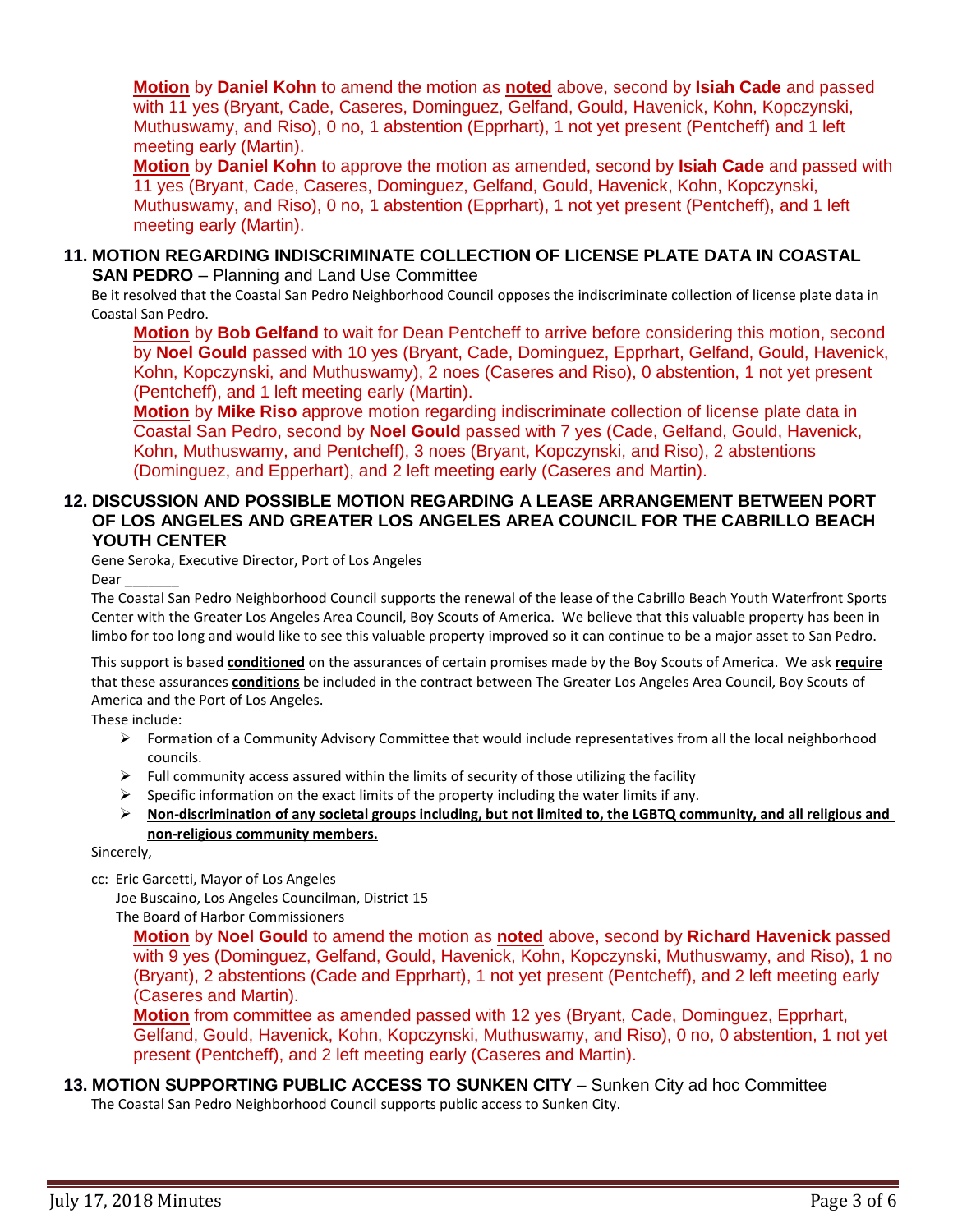**Motion** by **Mike Riso** to amend the motion to add 'by moving the fence closer to the landslide area', second by **Richard Havenick**, failed with 1 yes (Riso), 4 noes (Gelfand, Gould, Havenick, and Kohn), 7 abstentions (Bryant, Cade, Dominguez, Epprhart, Kopczynski, and Muthuswamy), 1 not yet present (Pentcheff), and 2 left meeting early (Caseres and Martin).

**Motion** from committee as amended passed with 8 yes (Cade, Epprhart, Gelfand, Gould, Havenick, Kohn, and Muthuswamy), 2 noes (Dominguez and Riso), 2 abstentions (Bryant and Kopczynski), 1 not yet present (Pentcheff), and 2 left meeting early (Caseres and Martin).

#### **14. MOTION SUPPORTING THE REPLACEMENT OF HYDROFLUORIC ACID TREATMENTS IN LOCAL REFINERIES**

The Coastal San Pedro Neighborhood Council supports the replacement of modified hydrofluoric acid treatments in local refineries, **within four years.**

**Motion** to amend the motion to add **'within four years'** passed without objection. **Motion** from committee as amended passed with 12 yes (Bryant, Cade, Dominguez, Epprhart, Gelfand, Gould, Havenick, Kohn, Kopczynski, Muthuswamy, Pentcheff, and Riso), 0 no, 0 abstention, and 2 left meeting early (Caseres and Martin).

### **15. MOTION REQUESTING THE CITY CONTROLLER TO POST INFORMATION ABOUT DISCRETIONARY FUNDS**

The Coastal San Pedro Neighborhood Council requests that the City Controller post details**, source of funds, amounts allocated, and where these funds are distributed,** of discretionary funds held and spent by each City Council Member.

**Motion** to amend the motion to add **', source of funds, amounts allocated, and where these funds are distributed'** passed without objection.

**Motion** from committee as amended passed with 11 yes (Bryant, Dominguez, Epprhart, Gelfand, Gould, Havenick, Kohn, Kopczynski, Muthuswamy, Pentcheff, and Riso), 0 no, 0 abstention, and 3 left meeting early (Cade, Caseres, and Martin).

## **16. MOTION TO SUPPORT A COASTAL CLEANUP DAY EVENT**

The Coastal San Pedro Neighborhood Council shall host a Coastal Cleanup Day on September 15, 2018, in cooperation with Heal the Bay.

Motion by **Dean Pentcheff** to support a Coastal Cleanup Day event, second by **Noel Gould**, passed with 11 yes (Bryant, Dominguez, Epprhart, Gelfand, Gould, Havenick, Kohn, Kopczynski, Muthuswamy, Pentcheff, and Riso), 0 no, 0 abstention, and 3 left meeting early (Cade, Caseres, and Martin).

#### **17. MOTION TO ALLOCATE FUNDS FOR OUTREACH TO SUPPORT A COASTAL CLEANUP DAY EVENT**

Resolved, the Coastal San Pedro Neighborhood Council shall allocate an amount not to exceed \$300 for food, outreach, and supplies to support the Coastal Cleanup Day event to be held on September 15, 2018.

Motion by **Dean Pentcheff** to allocate an amount not to exceed \$300 for food, outreach, and supplies to support the Coastal Cleanup Day event to be held on September 15, 2018, second by **Louis Dominguez**, passed with 10 yes (Bryant, Dominguez, Epprhart, Gelfand, Gould, Havenick, Kohn, Kopczynski, Muthuswamy, and Riso), 0 no, 1 abstention (Pentcheff), and 3 left meeting early (Cade, Caseres, and Martin).

#### **18. COMMITTEE REPORTS**

- a. Budget & Finance Committee Chair Bob Bryant No new information
- b. Communications Committee Chair Shannon Ross Not present
- c. Emergency Preparedness and Public Safety Committee Chair Bob Gelfand No new information
- d. Parks and Coastline Committee Chair Noel Gould No new information
- e. Planning and Transportation Committee Chair Mike Riso No new information
- f. Environment and Sustainability Committee Chair Anna Erneholm Not present
- g. Rules & Bylaws Chair Dean Pentcheff No new information
- h. Homelessness Committee Kathleen Martin, Chair Not present

### **19. TRESURER'S REPORT**

*Budget and Finance (Consent Calendar)*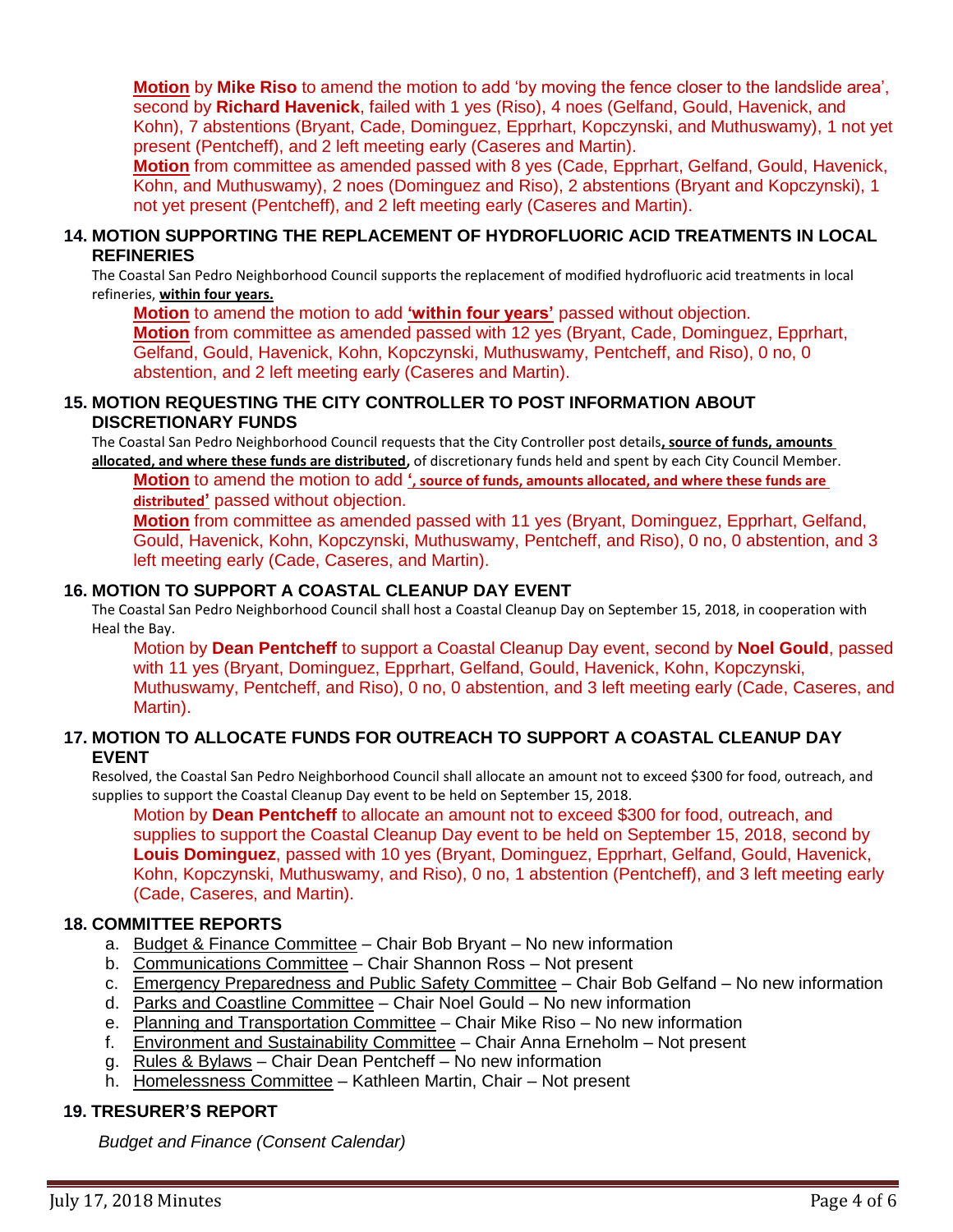#### **20. APPROVAL OF MONTHLY EXPENDITURE REPORTS**

- **21. APPROVAL OF MONTHLY EXPENSES**, including approval of Treasurer's payment of all recurring Neighborhood Council expenses including (but not limited to) Lloyd Staffing, The Mailroom, Angels Gate Cultural Center meeting expenses, vendor(s) for meeting refreshments, and office supplies.
- **22. APPROVAL OF FUNDING REQUESTS RECEIVED FROM COMMITTEES** None Motion by **Louis Dominguez** to approve Consent Calendar as presented, second by **Richard Havenick**, passed with 11 yes (Bryant, Dominguez, Epprhart, Gelfand, Gould, Havenick, Kohn, Kopczynski, Muthuswamy, Pentcheff, and Riso), 0 no, 0 abstention, and 3 left meeting early (Cade, Caseres, and Martin).

#### **23. ADOPTION OF A MEETING CALENDAR FOR COASTAL SAN PEDRO NEIGHBORHOOD COUNCIL BOARD MEETINGS AND AGENDA MEETINGS FOR 2018–19**

*Resolved,* the Coastal San Pedro Neighborhood Council shall adopt the following dates for Board Meetings and Agenda Meetings for 2018–19:

#### *Agenda Meeting Board Meeting*

| Aug 13, 2018 | Aug 20, 2018 |                                                                |
|--------------|--------------|----------------------------------------------------------------|
| Sep 10, 2018 | Sep 17, 2018 |                                                                |
| Oct 9, 2018  | Oct 15, 2018 | [Oct 8 is Indigenous Peoples Day]                              |
| Nov 13, 2018 | Nov 19, 2018 | [Nov 11 is Veterans Day; Nov 12 is established as the holiday] |
| Dec 10, 2018 | Dec 17, 2018 |                                                                |
| Jan 14, 2019 | Jan 22, 2019 | [Jan 21 is Martin Luther King, Jr.'s Birthday]                 |
| Feb 11, 2019 | Feb 19, 2019 | [Feb 18 is Presidents' Day]                                    |
| Mar 11, 2019 | Mar 18, 2019 |                                                                |
| Apr 8, 2019  | Apr 15, 2019 | [Apr 15 is Tax Day, not generally celebrated as a holiday]     |
| May 13, 2019 | May 20, 2019 |                                                                |
| Jun 10, 2019 | Jun 17, 2019 |                                                                |

Motion by **Dean Pentcheff** to adopt the above meeting calendar for Coastal San Pedro Neighborhood Council Board Meetings and Agenda Meetings for 2018–19, second by **Louis Dominguez**, passed with 11 yes (Bryant, Dominguez, Epprhart, Gelfand, Gould, Havenick, Kohn, Kopczynski, Muthuswamy, Pentcheff, and Riso), 0 no, 0 abstention, and 3 left meeting early (Cade, Caseres, and Martin).

#### **24. DISCUSSION AND POSSIBLE ACTION TO AMEND STANDING RULES TO REORGANIZE COMMITTEES**

*[Current Standing Rule 3 regarding committees appended]*

#### *3. Establishment of Standing Committees*

The Governing Board establishes the following standing committees.

**Budget and Finance:** Responsible for budgetary and fiscal matters.

**Communications:** Responsible for all outreach and community relations, including website, publications, and events.

### **Economic Development:** Responsible for matters related to the commercial and economic environment.

**Election Committee:** Responsible for conducting the process for election of the Governing Board. **Emergency Preparedness and Public Safety:** Responsible for matters related to emergency preparedness and public safety.

**Environment and Sustainability:** Responsible for matters related to environmental issues and sustainability efforts. **Parks and Coastline:** Responsible for matters related to parks and coastal issues.

**Planning and Transportation:** Responsible for matters related to planning, zoning, and transportation issues.

**Port:** Responsible for matters related to the Port of Los Angeles.

**Rules and Bylaws:** Responsible for matters related to rules and bylaws.

**Motion** by **Bob Gelfand** amend the motion to remove the **Economic Development Committee**, second by **Dean Pentcheff**, passed with 11 yes (Bryant, Dominguez, Epprhart, Gelfand, Gould, Havenick, Kohn, Kopczynski, Muthuswamy, Pentcheff, and Riso), 0 no, 0 abstention, and 3 left meeting early (Cade, Caseres, and Martin).

**Motion** by **Dean Pentcheff** to adopt Standing Rule 3. Establishment of Standing Committees as amended, second by **Louis Dominguez**, passed with 11 yes (Bryant, Dominguez, Epprhart, Gelfand, Gould, Havenick, Kohn, Kopczynski, Muthuswamy, Pentcheff, and Riso), 0 no, 0 abstention, and 3 left meeting early (Cade, Caseres, and Martin).